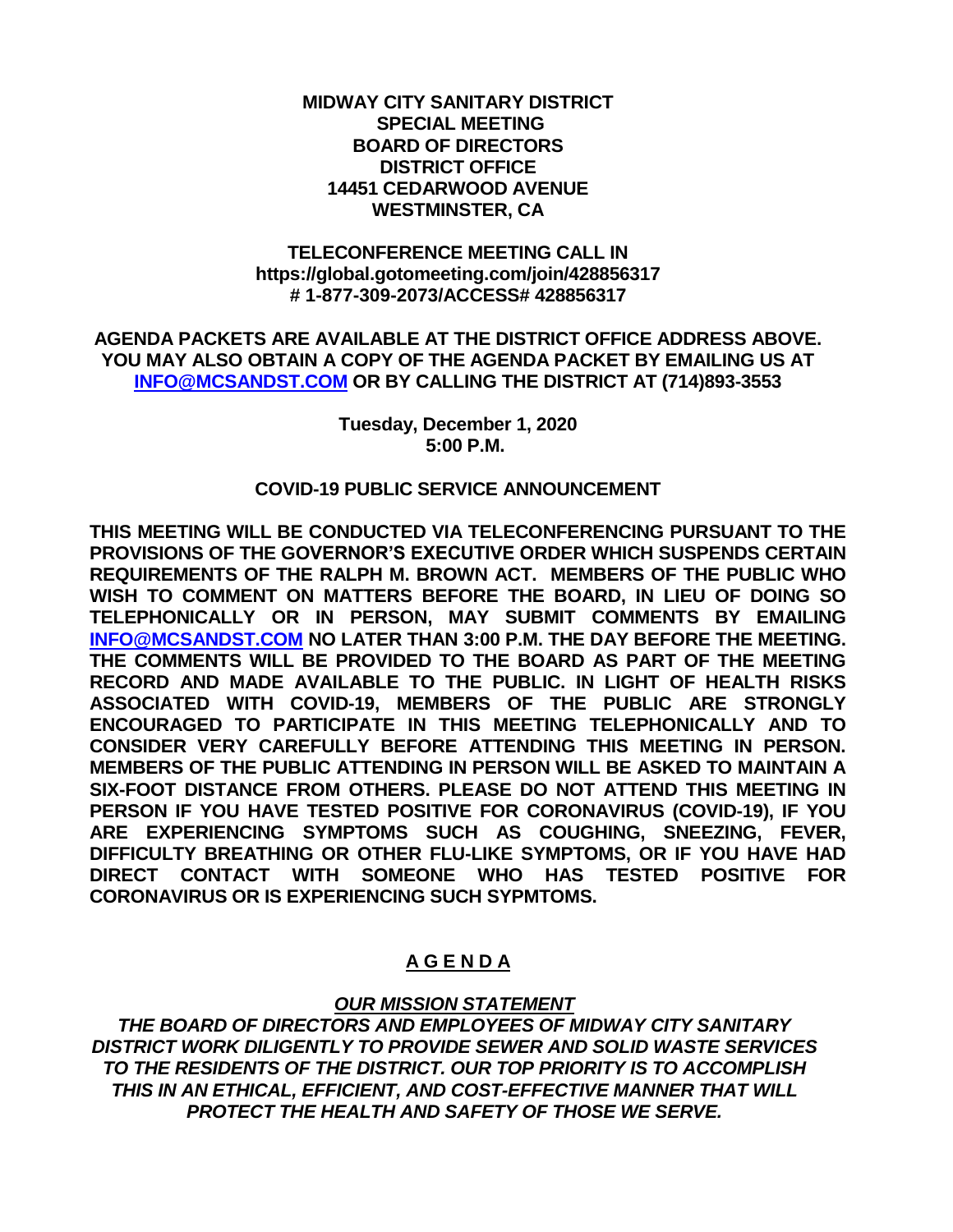In accordance with the requirements of California Government Code Section 54954.2, this Agenda is posted not less than 72 hours prior to the meeting date and time above. All written materials relating to each agenda item are available for public inspection in the office of the Board Secretary.

In the event any matter not listed on this agenda is proposed to be submitted to the Board for discussion and/or action, it will be done in compliance with Section 54954.2, or as set forth on a Supplemental Agenda posted not less than 72 hours prior to the meeting.

Please Note: The District complies with the provisions of the Americans with Disabilities Act (ADA). Anyone needing special assistance please contact the District's Secretary at (714) 893-3553, at least one business day prior to the meeting so that we may accommodate you.

# **1. CALL TO ORDER/PLEDGE OF ALLEGIANCE AND INVOCATION**

**2. ROLL CALL**

### **3. PUBLIC COMMENTS:**

All persons wishing to address the Board on specific Agenda items or matters of general interest should do so at this time. As determined by the President, speakers may be deferred until the specific item is taken for discussion and remarks may be limited to three (3) minutes.

# **4. APPROVAL OF THE MINUTES OF THE SPECIAL MEETING OF NOV. 17, 2020** *(Roll Call Vote)*

### **5. APPROVAL OF EXPENDITURES**

A. Approval of Demands in the Amount of \$ 263,956.31 *(Roll Call Vote)*

#### **6. REPORTS**

The President, General Manager, General Counsel and other staff present verbal reports on miscellaneous matters of general interest to the Directors. These reports are for information only and require no action by the Directors.

- A. Report of President
- B. Report of General Manager
- C. Report from the Orange County Sanitation District Meeting on Nov. 18, 2020
- D. Report from the Clean Up Event at Buckingham Park on Nov. 21, 2020

# **7. CONSENT CALENDAR**

All matters listed on the Consent Calendar are considered routine and will be acted upon at the same time unless separate discussion and/or action is requested by a Board Member, the public, or staff. *(Roll Call Vote)*

None